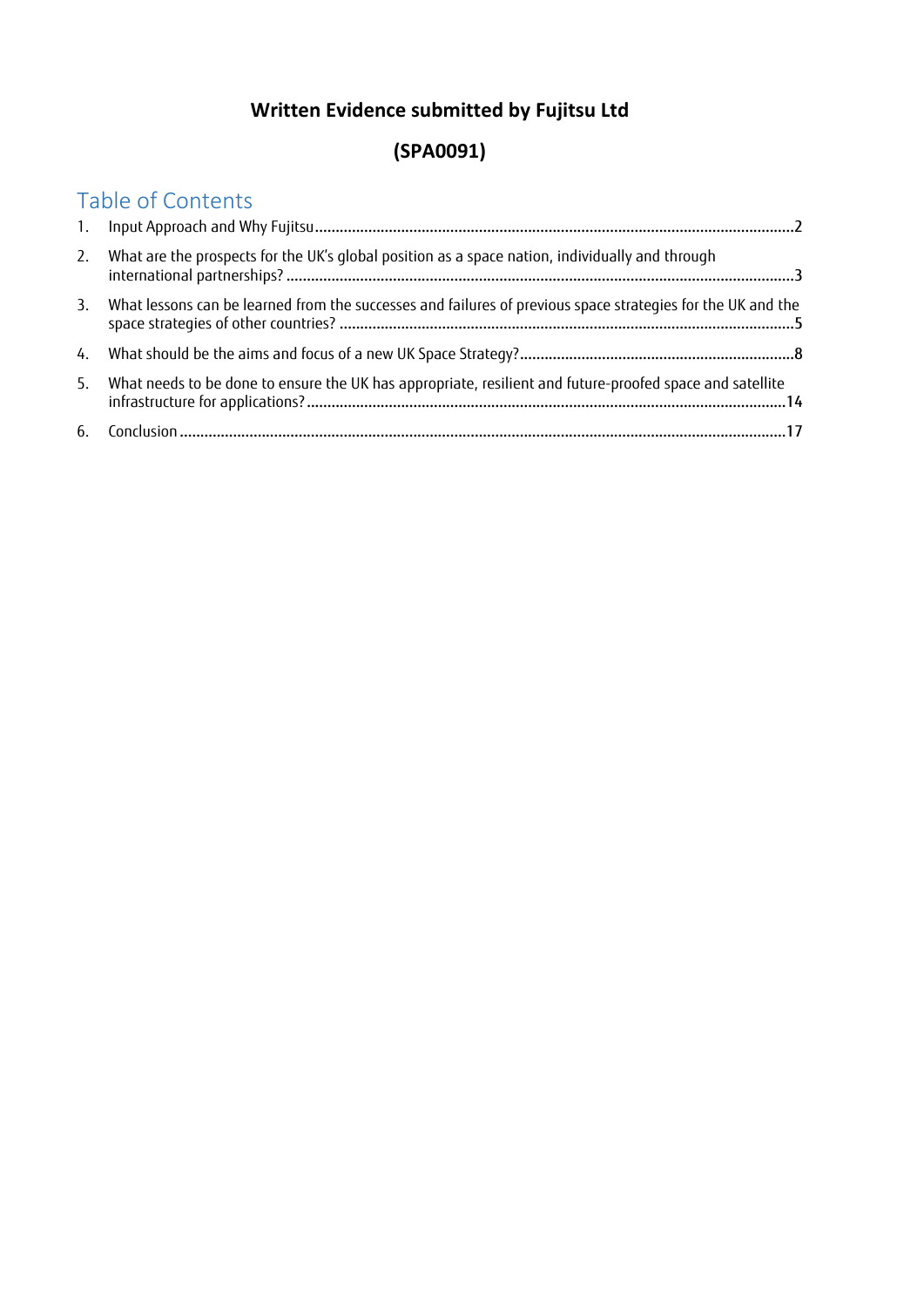# <span id="page-1-0"></span>1. Input Approach and Why Fujitsu

Fujitsu is pleased to contribute and provide input to this timely UK Parliament Call for Evidence on the UK space strategy and UK satellite infrastructure. We are responding to the call for evidence as an organisation with a strong UK heritage working with government and across different UK industry sectors. We also have an extensive heritage in the Japan Space sector, having worked with the Japan Aerospace Exploration Agency (JAXA) and the Japanese Government for over 40 years across a wide variety of areas such as Space exploration, Space Situational Awareness, Ground Station Systems, Earth Observation Systems, Radar and Monitoring Systems.

We therefore come from a position of significant experience in the Japanese space sector, and are looking to actively work with the UK to create new opportunities for the UK Space market that align with the government's desires to restore Britain's place as a scientific superpower. This includes a particular focus on where we can apply ground-breaking technology. Our beachhead engagement over this last year has been a Grant funded innovation project with the UK Space Agency, using our industry-leading Digital Annealer/ Quantum Inspired technology, in conjunction with Artificial Intelligence to see how Space Debris Removal could be made more commercially viable; the first time Quantum-related technology and AI have been brought together in a Space context.

Fujitsu has therefore approached this call for evidence very much with an "objective" viewpoint. This means that, while other organisations and entities more steeped in the legacy of the UK Space market will have better in-depth historical perspectives, we hope to bring a fresh and "outside-in" point of view. A view that also sees a huge opportunity for the UK in Space and is keen to actively support the UK's strategic goals on research, skills, AI and net zero.

We recognise the increasing criticality that Space has to the UK, both for the imperative protection of our strategic assets, and the significant economic opportunities that all major nations are chasing. We believe that the UK is at an inflection point with Space, and if successful, with the right strategy, activity, support and partnerships, Space has the opportunity to not only be an even greater innovation and commercial centre for the UK, but also an economic and technological catalyst across multiple sectors.

Within the areas requested for commentary, our focus for this response to the UK Parliament's call for evidence will be on the following:

- Learnings from experience with Japan's Space Programme
- $\odot$  New Technology, what it can generate and how the UK should engage with it
- Our approach to innovation and collaborative ecosystems, and what this enables
- $\odot$  Where we believe there are untapped value streams for the UK
- <sup>2</sup> How the UK can exploit them and create advantage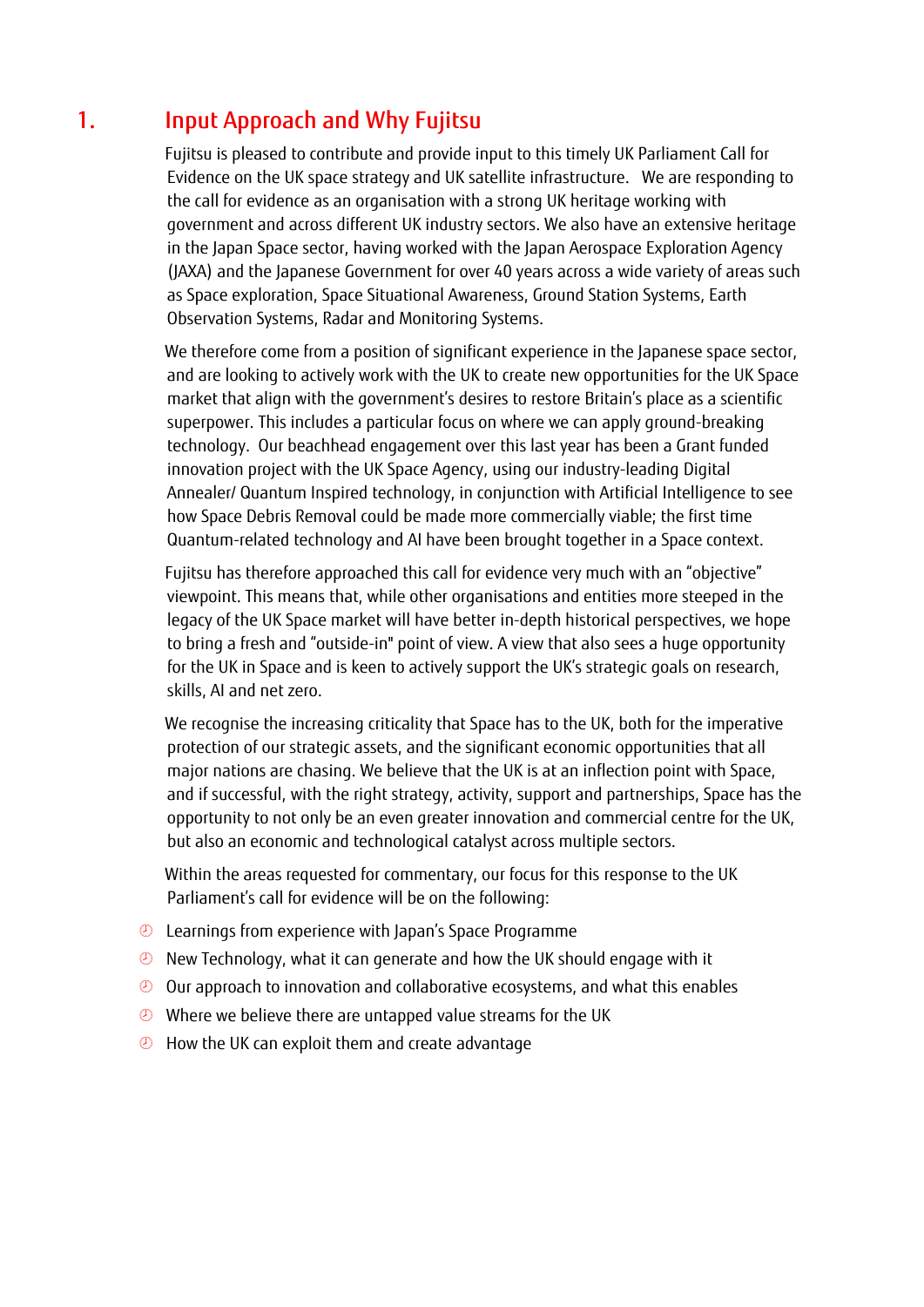## <span id="page-2-0"></span>2. What are the prospects for the UK's global position as a space nation, individually and through international partnerships?

The UK "Space Industry Act", enacted on 15 March 2018, rightly anticipated the coming new age of space. This legislation is set to contribute to improving the status of UK space activities by demonstrating international initiatives for Space Traffic Management (STM).

The British aerospace industry is the second largest in Europe and the third largest in the world. We have a high level of engineering expertise, investment in R&D, human resource development, and the development of small satellites. We are actively investing in startups, and exports account for most of the GDP generated by the aerospace industry. Above all, the UK is a key node in the global space sector, and one that stands to gain far more through collaboration than isolation.

#### 2.1 International Co-operation

Japan is actively looking to strengthen its cooperation with the UK, alongside the US and other European partners. This is based on the principle that by sharing work – rather than solely developing systems in single countries – financial and risk burdens are significantly reduced.

In the future, as international space activities become more active and accessible, efforts to secure space domain security will become increasingly important. The UK has the opportunity to work with international partners in this area of Space safety and sustainability, including cleaning up space debris, reducing such risks and growing our space sector. This can capitalise on the UK's strengths in robotics by building new spacecraft to remove, repair or extend the life of satellites in space, or working with partners to track space debris. This has significant future commercial potential, with the global market for debris removal and in-orbit servicing missions anticipated to be worth over £2bn over the next 15 years.

We believe that the UK will be able to establish its position in the field of Space safety by promoting international collaboration on joint security for the space domain in its R&D investment.

JAXA's international cooperation between Europe and Japan started in 1972 with an exchange of information under official notes concluded with the European Space Agency (ESA) on cooperation in space exploration. Since that time, further international partnerships have been established with many of the European based space agencies, including CNES (France), SSC (Sweden), ASI (Italy), DLR (Germany), NSC (Norway), NSO (Netherlands) and SNSB (Sweden). In this vein, Fujitsu welcomes the Memorandum of Cooperation signed this month by the UK Space Agency and JAXA, which not only renews and strengthens the relationship between both countries, but shall also enable future export opportunities, knowledge exchange and investment opportunities across the international space sectors.

Elsewhere, the recently signed agreement to develop a 'Space bridge' between the UK and Australia is a great example of developing international partnerships, and the UK should invest in creating further Space bridges with international allies such as Japan, if it is to fulfil the ambition of becoming a globally-competitive Space power.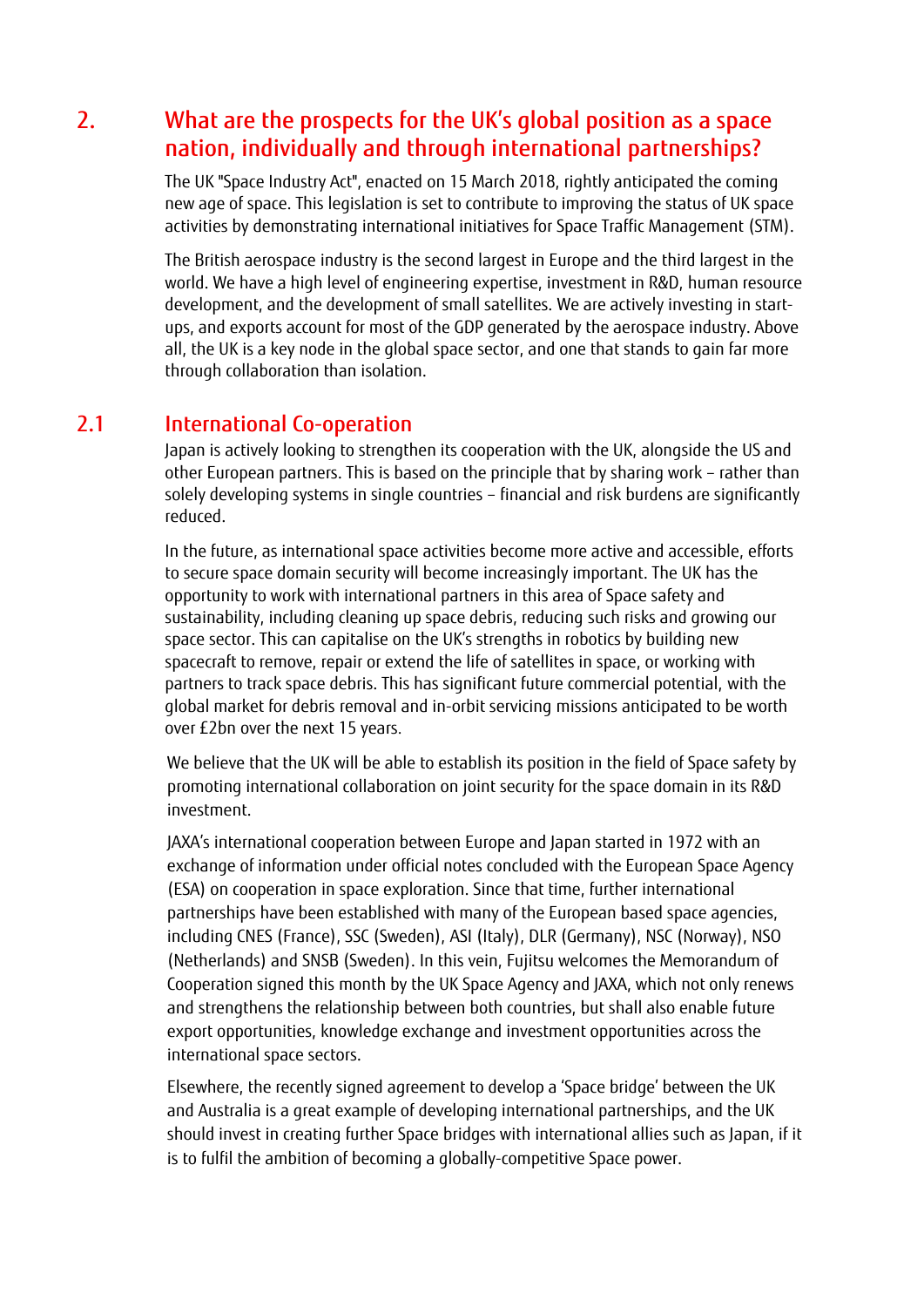## 2.2 UK average CAGR is 3.49% (from 2014-2020)

The UK's current ambition is to grow the UK Space sector to account for 10% of the global space sector value in 2030 (10% was estimated to be £40bn when the target was selected in 2014. Estimates from Morgan Stanley indicate a value in excess of \$1,000bn by 2040, meaning at current estimates a value closer to £50bn will be needed to reach a 10% market share in 2030).

The Trajectory for growth in the UK Space Sector is indicating a different outcome for 2030, the current Average CAGR for 2014 to 2020 is 3.49%, (and meaning a CAGR of 10.69% from 2022 onwards is needed to get to a sector size of £40bn in 2030. This is 3 times the current rate of growth for the UK space sector. In order to achieve this ambition, the UK Space Sector will need to maintain the gains and growth that it is currently undertaking and will also need to expand in scope to include areas that it is not currently actively pursuing.

Investments in Launch, Internet and Consumer Broadband are already in place with OneWeb, and additional opportunities are available in Robotics, Automation, Artificial Intelligence, Quantum-related Technologies, In Orbit manufacturing (Including asteroid mining and fuel manufacturing) and other in orbit services

- $\odot$  In Orbit manufacturing offers the best long term outcome for the UK, but is likely to be significantly important in the 2030 to 2040 range, and will not directly help with the 2030 goal, although the research and development needed to create capable in orbit manufacturing will be economically viable in time to contribute to the 2030 goal (up to £1bn in 2030 and 10's of £billions 2040+).
- Data exploitation, applications and security are the best options for the 10%+ CAGR growth in the timescales the UK needs. Once the data platform /infrastructure is established new services and applications can be continuously developed and delivered to consumers. Policy and investments in lowering cost of entry to the space sector and exposing the basic services and infrastructure elements as pay as you go services will enable rapid exploitation and economic value creation for new developments (E.g. ensuring launch vehicles have ride share capabilities, or communications constellations are architected to allow virtual network operators to participate too).
- Other areas that are underserved in our current activities: General Launch, Deep Space Exploration, Lunar Landing.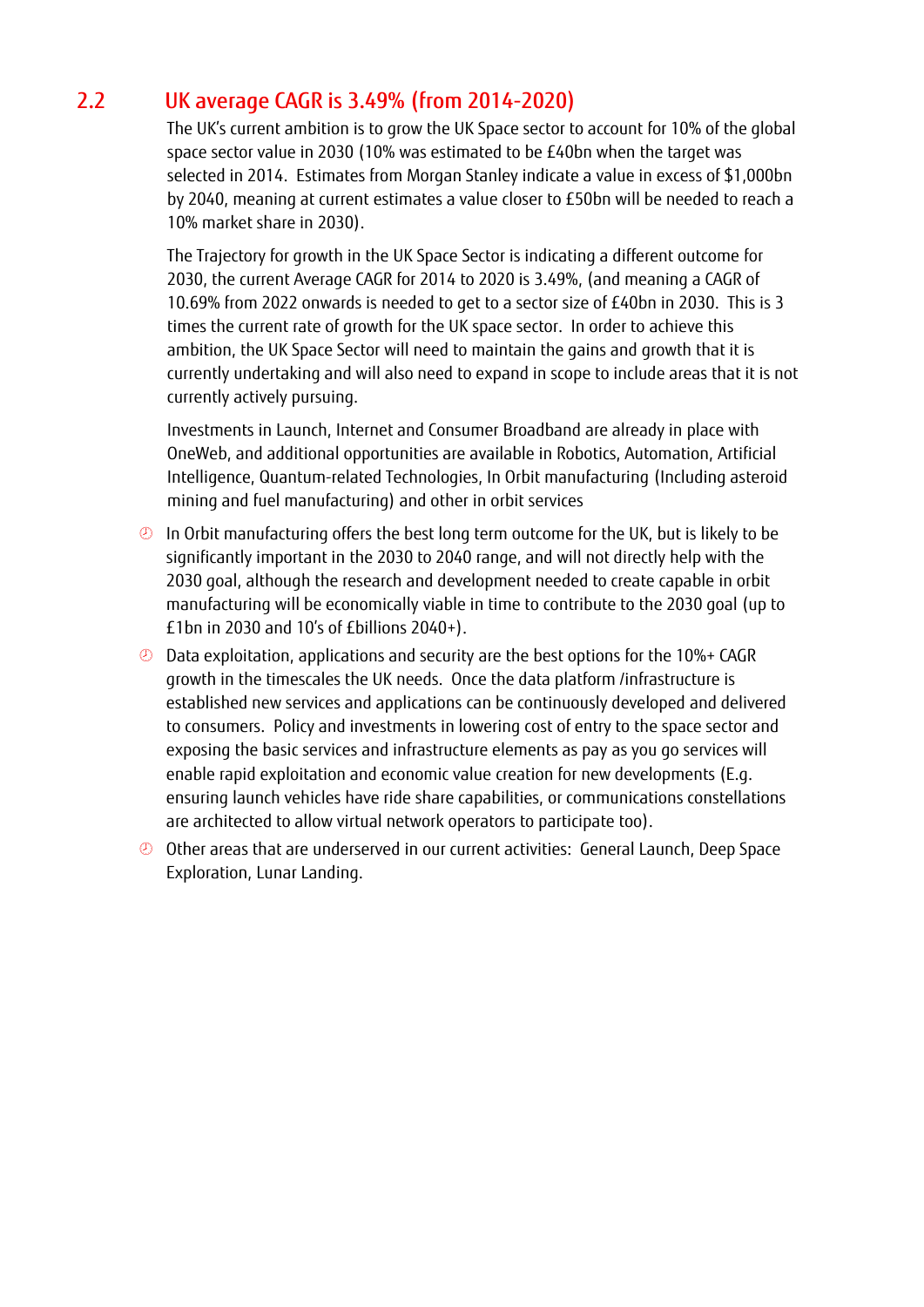## <span id="page-4-0"></span>3. What lessons can be learned from the successes and failures of previous space strategies for the UK and the space strategies of other countries?

### 3.1 Japan's Successes and Lessons Learned

Since the latter half of the 20th century, Japan has significantly improved its international standing in space policy - this has been achieved by following a government aim to become a "space-developed country". As a result, its greatest success is its ability to exert a global presence in rocket development, exploration, and manned activities. This is something Fujitsu believes the UK can achieve too.

On the other hand, there remain fewer government-driven projects than in the United States and other countries, and Japan's space industry has not grown as much relative to the United States, China, and Europe. In particular, Japan lags behind these major players in the field of low-earth orbit control systems. It has been recognised in Japan that it is important for the government to act as an anchor tenant to stimulate demand in areas where investment should be made in the future, not by focusing on solely on present day needs but on seed funding initiative to stimulate demand.

## 3.2 Japan's current Space Strategy

Japan is refocusing its Space strategy on growth areas to support its ambition of doubling the size of its space industry (approximately Y1.2 trillion / £8 billion to Y2.4 trillion / £16 billion) by the early 2030s, as highlighted in its 2020 Outline Plan on Space Policy by the Japan Cabinet Office. Government accounts for 90% of demand in Japan but is looking to increase participation from the private sector.

Specific targets of Japan's Space Policy include:

- 1. Contributing to a wide range of national interests
	- **Ensuring space security**
	- Contributing to disaster management, national resilience, and solving global issues
	- $\circledR$  Creation of new knowledge through space science and exploration
	- <sup>2</sup> Realizing economic growth and innovation for which Space is the driving force
- 2. Strengthening the comprehensive foundations of Japan's space activities including industrial, scientific and technological bases
	- Recreation of an ecosystem for Japan's space industry by proactively promoting international cooperation where necessary
	- While aiming to become self-sufficient in areas where necessary and incorporating new entrants

### 3.3 UK - Japan similarities

From the above, one of the strategies the UK may use to achieve space leadership in the world is to invest with the aim of improving its international status, while carefully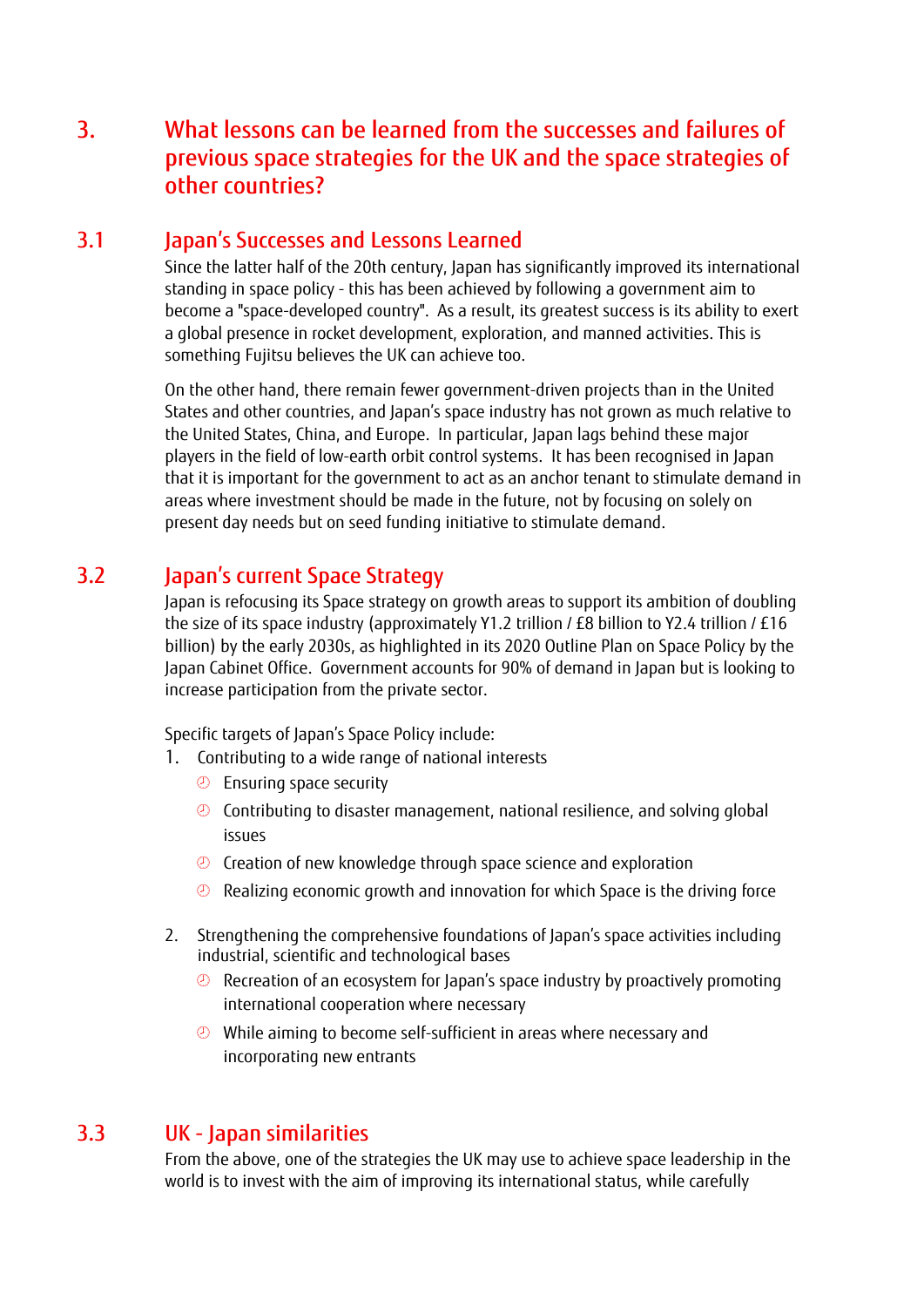assessing strategic investment areas, where it can collaborate, and where it needs to create autonomy.

There are a number of similarities between the UK and Japan in the Space arena. Both are medium-sized space nations that have historically followed non-militarised space policies. Both have strong ambitions in Space and recognise its criticality to their national security and their wider economies.

They also face common challenges as identified in the Chatham House 31 March Paper1:

- 1. The increase in Counterspace capabilities in China and Russia, and the potential for militarisation of Space, and
- 2. The expansion in the number of space actors, active satellites and pieces of space debris

However, in addition, both nations have a dependency on government funding, without the accessible budgets of the size of the US or China. Both also have a challenge on fulfilling their growth ambitions, with the danger of growth stalling without central demand stimulation.

## 3.4 UK and Japan Strengths and Weaknesses

Both the UK and Japan are medium-sized space powers, compared to large powers of USA, Russia, and China. Both individually lack the ability and resources to match the number of satellites and launch capability of the larger powers, and more focus will be given to diplomatic and soft-power activities as a way to increase the UK's international standing as a space power (ref. Chatham House).

Both the UK and Japan have been relatively early entrants into space, with the first launch of a satellite in 1970 for Japan and for the UK in 1971. Unfortunately, they have both suffered from not having had enough progress or priority on space until more recently, although fortunately this is being remedied. Above all, their similarities suggest the UK and Japan would benefit from further cooperation and partnerships, as set out below.

#### 3.4.1 Comparative UK strengths

- $\odot$  Commercialisation. UK industry has pioneered small satellites, which has had a large effect on the space sector. This has been a success story for the UK and its economy.
- $\odot$  Science and technology. For examples, quantum technology for secure communication and navigation, technology required for close approach and rendezvous and the recent initiative to explore the uses of nuclear energy for space exploration.
- $\odot$  Diplomatic and soft-power activities. In the international arena, the UK is leading multilateral discussions around behaviours and norms. For example, on 7 December 2020 the UN General Assembly adopted an energy resolution led by the UK and backed by Japan.

<sup>1</sup> <https://www.chathamhouse.org/2021/03/security-frontier/outer-space-uk-japan-responses>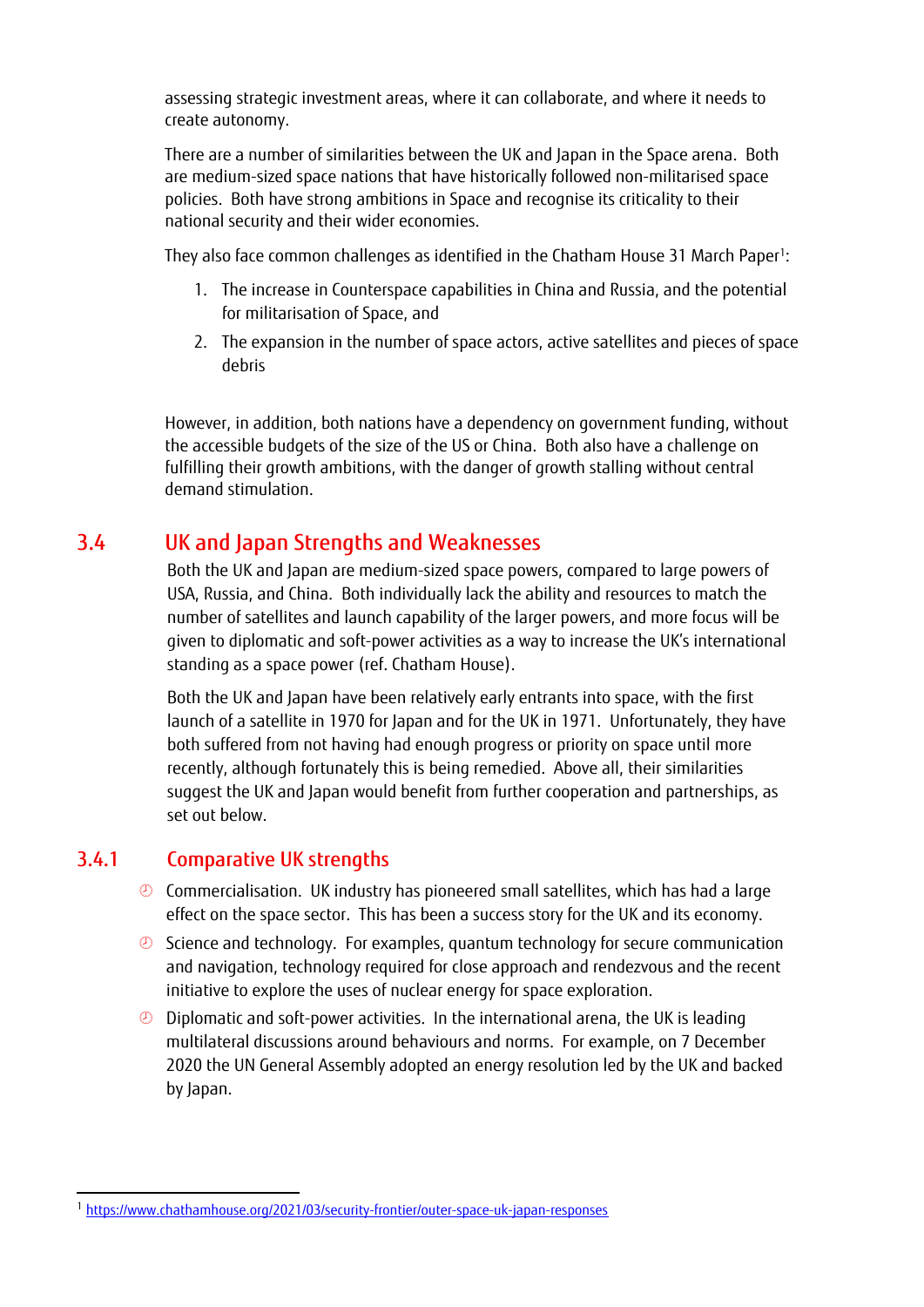#### 3.4.2 Comparative UK weaknesses

- **The UK has struggled to find its identity as a space actor, when compared to other space** powers.
- <sup>2</sup> Lacks hardware e.g. launch vehicle and platform.

#### 3.4.3 Comparative Japan strengths

- **Exploration.** Since the formation of JAXA in 2003, it has become one of the leaders in space exploration. Recent successful missions, including its Hayabusa2 asteroid samplereturn mission, have shown Japan to be at the forefront of technology in this area.
- *C* Focus areas. Japan has identified specific areas where they can add value to particular projects and team up with other countries such as the US to spread the cost, such as the recent Artemis lunar landing mission.
- $\odot$  Japan is an internationally well-respected space actor and active in multilateral discussions regarding the space environment.

#### 3.4.4 Comparative Japan weaknesses

- <sup>2</sup> Commercialisation. Space activities are largely driven by government, and only recently has there been a more co-ordinated approach to public/ private collaboration.
- **D** Diplomatic and Soft Power International leadership.

### 3.5 UK – Japan opportunities for co-operation

There are also obvious areas for co-operation:

- 1. Multilateral discussions in particular in the area of Space Safety and behaviours in Space, taking place through UN mechanisms
- 2. Space Situational Awareness (SSA) or Space Domain Awareness (SDA), which has been a strength of Fujitsu Japan, built through its work with JAXA
- 3. Science and Exploration, noting that Japan is well established in the field of space exploration and orbit determination. Fujitsu has been responsible for the development and operation of orbit determination systems in all of Japan's solar system exploration projects for more than 30 years, including supporting the orbital dynamics in the recent Hayabusa 2 mission to the Ryuga Asteroid. In addition, Fujitsu provides cutting-edge information and communication technologies that allow satellites, probes and orbiters to reliably carry out their missions as they travel through space. Our high-performance platforms are used to build the ground-based systems that receive data transmitted from space, track control operations and process observational data.

The UK and Japan could also co-operate in supporting each other's growth ambitions, including how they engage with the private sector and act as a catalyst to stimulate international collaboration between the two countries. Setting up business incubators and accelerators between the two countries, similar to the UK and Australia Space Bridge initiative would be a positive step. Fujitsu, potentially along with partners such as Astroscale, could help to support the facilitation of such an initiative.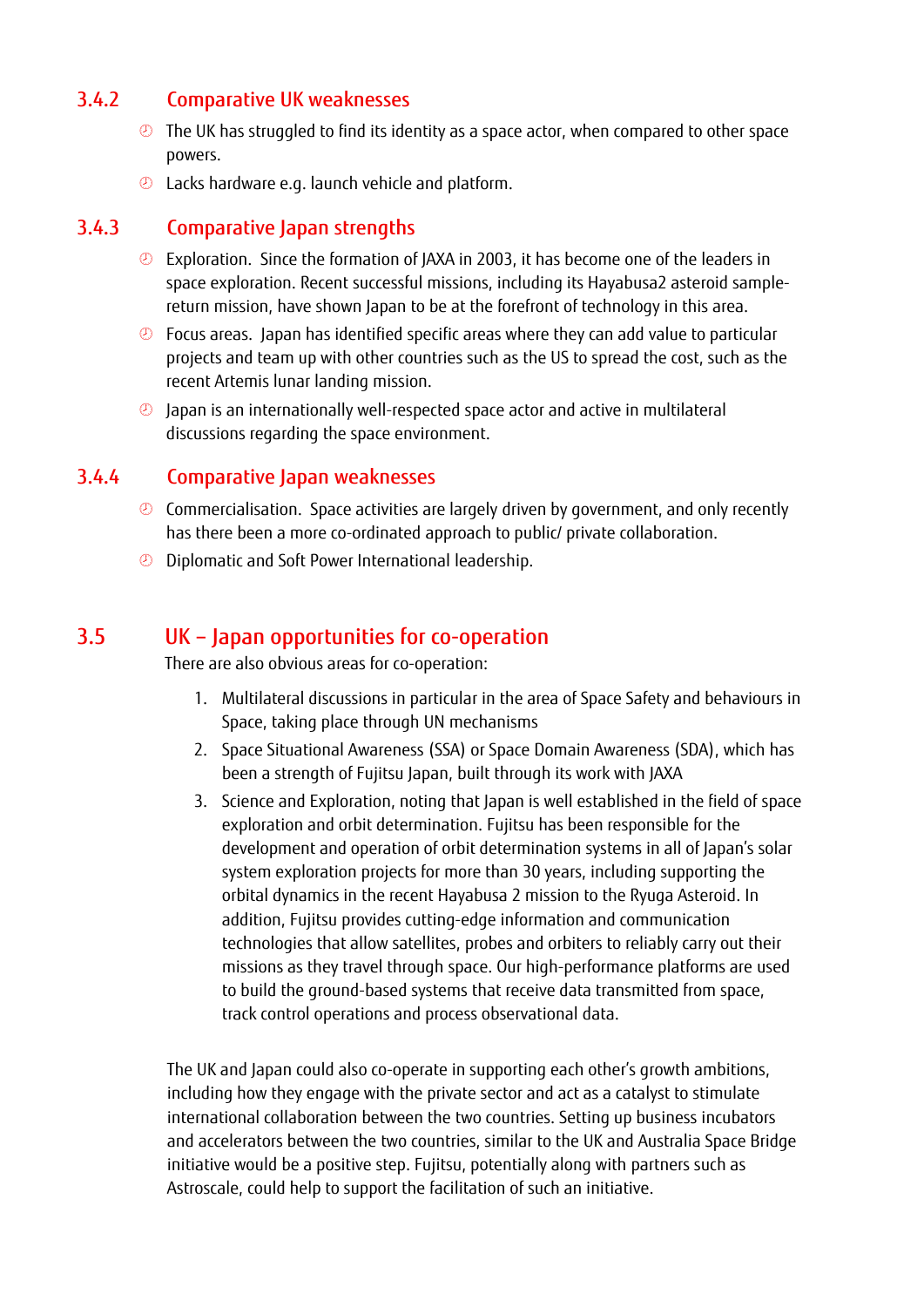## <span id="page-7-0"></span>4. What should be the aims and focus of a new UK Space Strategy?

Including considerations of:

- technology;
- skills and diversity;
- research funding, investment and economic growth;
- $\circledcirc$  industry:
- $\odot$  civil and defence applications;
- international considerations and partnerships;
- place;
- current regulatory and legislative frameworks and impact on UK launch potential; and
- $\circledcirc$  impacts of low Earth orbit satellites on research activities.

## 4.1 Emerging Technologies

To support its ambition to become a scientific superpower in Space, the UK must fully embrace and attain a leadership position in key technologies such as 5G, IoT, AI, Big Data, Blockchain, Cloud, Cyber Security, Robotics, 3D Printing and Quantum Technology. These technologies are at different stages of maturity, but it is their practical application and mutual conjunction that will drive differentiated capabilities in UK Space.

In assessing these new technologies and how they could benefit UK Space, the following observations could be considered:

- **5G/ 6G offer ubiquitous connectivity.** Connecting everything from physical world with IoT and edge devices to the virtual world on the cloud for big data storage, processing, simulation, and management, for real-time digital twin. With global connectivity becoming a very real prospect, trust in IoT data will be vital, and there is an opportunity for the UK to lead the way in verifiable services where trust is required such observation data.
- **Explainable AI.** Whilst AI is already the potential for significant benefit to UK Space, it must be recognised that the majority of AI software algorithms are black boxes. The progress of data-driven AI has encountered some undesirable outcomes, for example, biasness when data is incomplete and/or not well balanced. Repeatability and explainability are other issues for decision-making and traceability processes. Given the UK's strength in regulation and history in civil and military aerospace, the UK could play a leading role for setting the standards for explainable AI in Space.
- **Blockchain.** As an emerging technology within the Space sector, Blockchain has a number of applicable use cases that should be explored further to fully understand the art of the possible. Existing use cases range from smart contract negotiations through to deep space exploration but other areas for use include end to end supply chain, decentralised networks and in particular securing the provenance of data.

The volume of Earth observation data continues to increase at rates faster than ever previously experienced. The sheer amount of data poses a challenge to the data providers, and there is a need for advanced data management solutions to address this.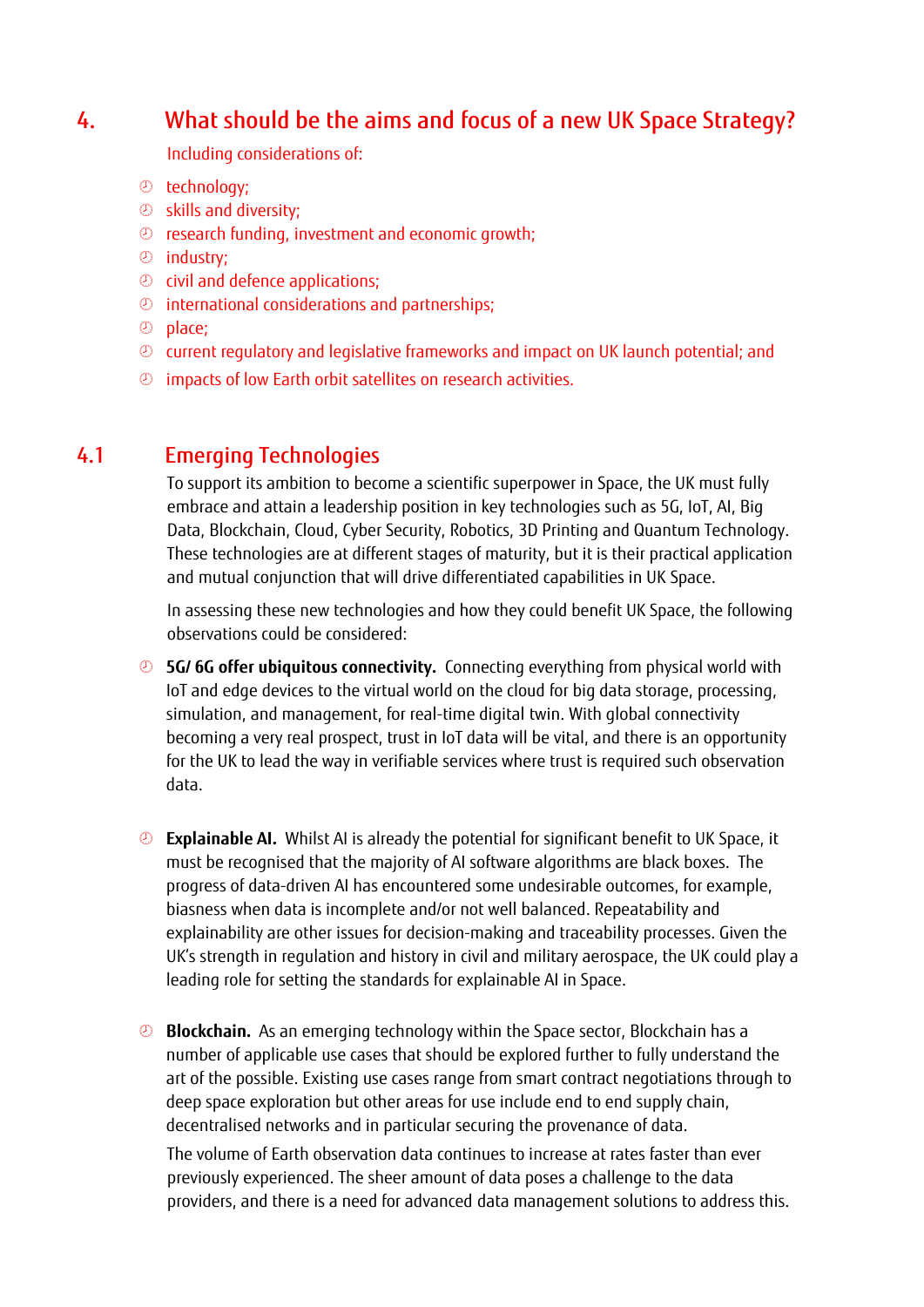A method of securely tracking data from source, though distribution and processing to the end user application is required. The quality of the data needs to be assured and protected from data altering techniques such as spoofing. The ability to certify the integrity of data is required in many applications, and especially within legal cases where a dispute over data authenticity is involved.

- **Miniaturisation and advanced materials.** There are gains in weight reduction and efficiency performance. For example:
	- 1. Composites use in aircraft (fuselage and wings) and spacecraft enable lighter weight, lower cost structure with fewer parts. In NASA's space launch system, trade studies show that all composite structures could decrease the mass by 40% and increase the payload to Low Earth Orbit (LEO) by 25 metric tons (NASA presentation at NDT in aerospace 2019).
	- 2. A crystal structure that has increased both current and voltage GaN HEMT (gallium-nitride high-electron-mobility transistor) effectively tripling the output power of transistors used for transmitters in the microwave band. And growing a diamond film with highly efficient heat dissipation on the surface of GaN HEMTs by 40%, for both front and back sides expects approximately 77% (Fujitsu press release).

The UK could play a role in the R&D and commercialisation of these technologies.

 **In-orbit manufacturing**, assembly, and repair requires advanced robotics with autonomous capability. The fabrication of parts with 3D printing technology, automation, and remote operation supervision are some key drivers.

In-orbit manufacturing is the only expansion area that has the potential to unlock access to resources that do not need to be launched from Earth. Any country that can manufacture in space, will unlock enormous economic advantages for their space programme and provide a significant multiplication factor to the development of the space sector.

Manufacturing components and fuel for spacecraft in space will alter the fundamental economics of space exploration and should be strongly considered as a vital building block for medium and long term strategies in UK Space development. The capability would benefit from helio-centric orbits (for easy access to power /heat) and undermine the reliance on launch capabilities that currently determine much of the success of space operations at the moment.

 **Quantum computing** has a high propensity for benefit in space in the future due to its promise of high speeds and improved calculations for materials development, for example, but it is one of the least mature technologies; it will take at least 5-10 years for a quantum computer to be capable enough for real world calculations. However, work can be done now to upskill a workforce, understand where quantum computers will have an impact and start to build solutions for when quantum computers are ready, to become a Quantum-ready economy.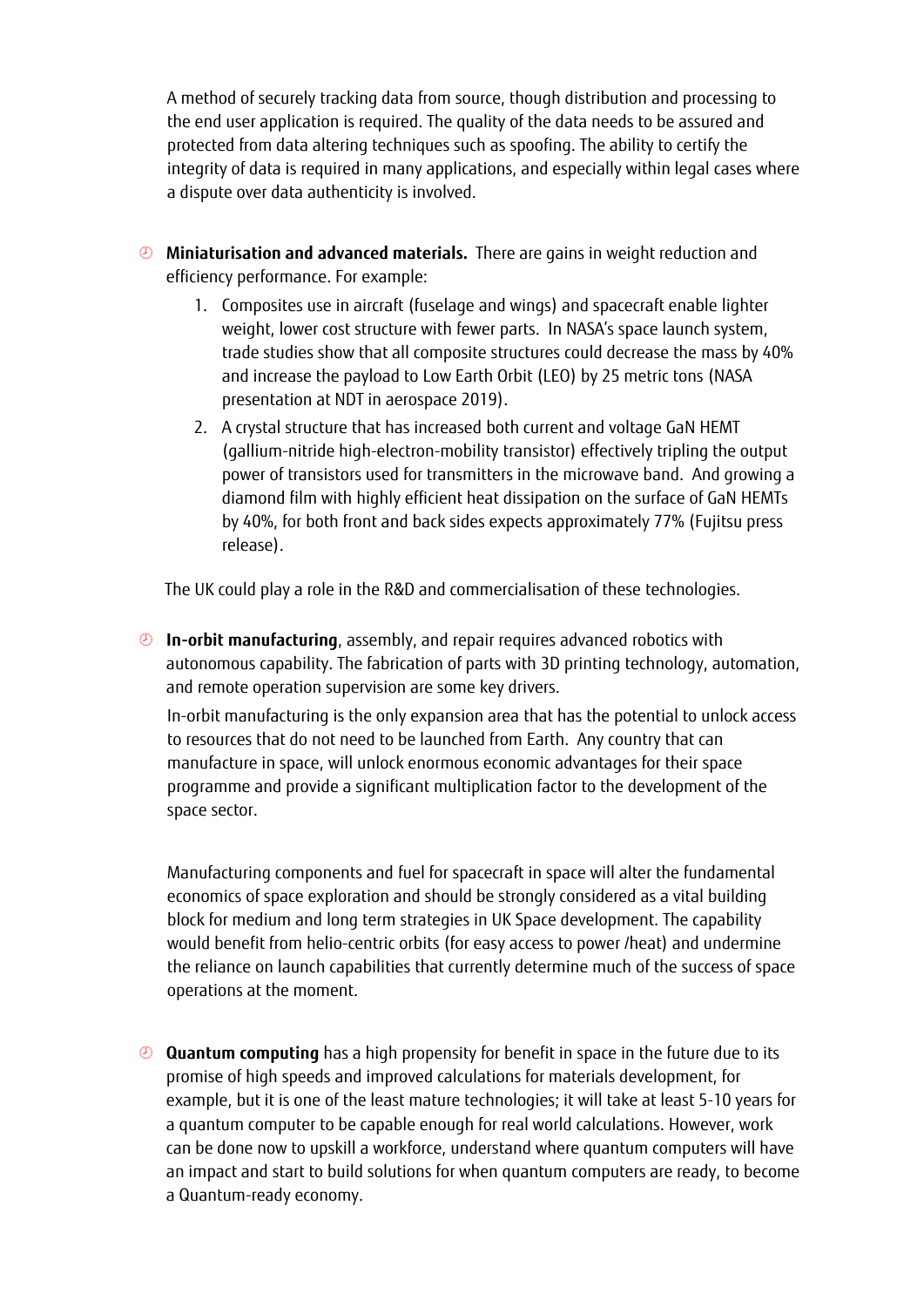One way to make a practical start on this journey is using Fujitsu's Digital Annealer as a bridging technology towards realising quantum-like optimisation ahead of the quantum horizon. These solutions are addressed using the same algorithms that quantum computers will use so that you can lift and shift them to quantum whenever it becomes available. Another approach is to "match-make" technologies, pairing the DA's optimisation capabilities with AI's prediction capabilities to allow for a faster and better solution as a whole.

Quantum technology examples include:

- 1. Quantum computer for general real-world application is about 5-10 years away. For quantum annealing problem, Fujitsu Digital Annealer is available today for combinatorial optimisation solutions, such as network optimisation and mission planning.
- 2. Quantum key distribution for secure communication and services e.g. authentication, digital signatures.
- 3. Quantum compass for navigation e.g. navigation in the absence of GPS such as underwater or in space.

## <span id="page-9-0"></span>4.2 Impact on Innovation and Economic Growth

- **Satcoms.** The satellite communication sector is by far the largest satellite services market globally. New business models such as LEO and mega-constellations for mobility markets e.g. inflight online entertainment and wi-fi, and 5G/ 6G enabled markets with low latency and high throughput applications, offer new opportunities and new entrants in the applications space. The UK Government's investment in OneWeb has not only enabled a UK satellite communication player, but has attracted further investment globally from Eutelsat and SoftBank. This investment funding model for Satcoms that has acted as catalyst for global interest can be replicated in other research and high growth areas.
- **Digital and data** are key drivers for data-driven innovation and decision support. Scaleup is frequently more straightforward starting from a pure digital base, where knowhow can also be transferred from the ICT sector. This enables reduced costs, enhanced process efficiency and diversification of business models. Organisational and process resilience are improved and more enduring with digital technology, as experienced with the COVID-19 crisis. Trust in the data can be enhanced by Blockchain technology to keep a record of transactions with all stakeholders.
- **Space security** is vital to both increase activity and overall safety in space. Space situational awareness e.g. space debris and space traffic management, is key, with the amount of space activities and launches increasing rapidly, especially in LEO megaconstellations. There is a need to conceive and implement a global network of space traffic management systems in order to sustain the space environment.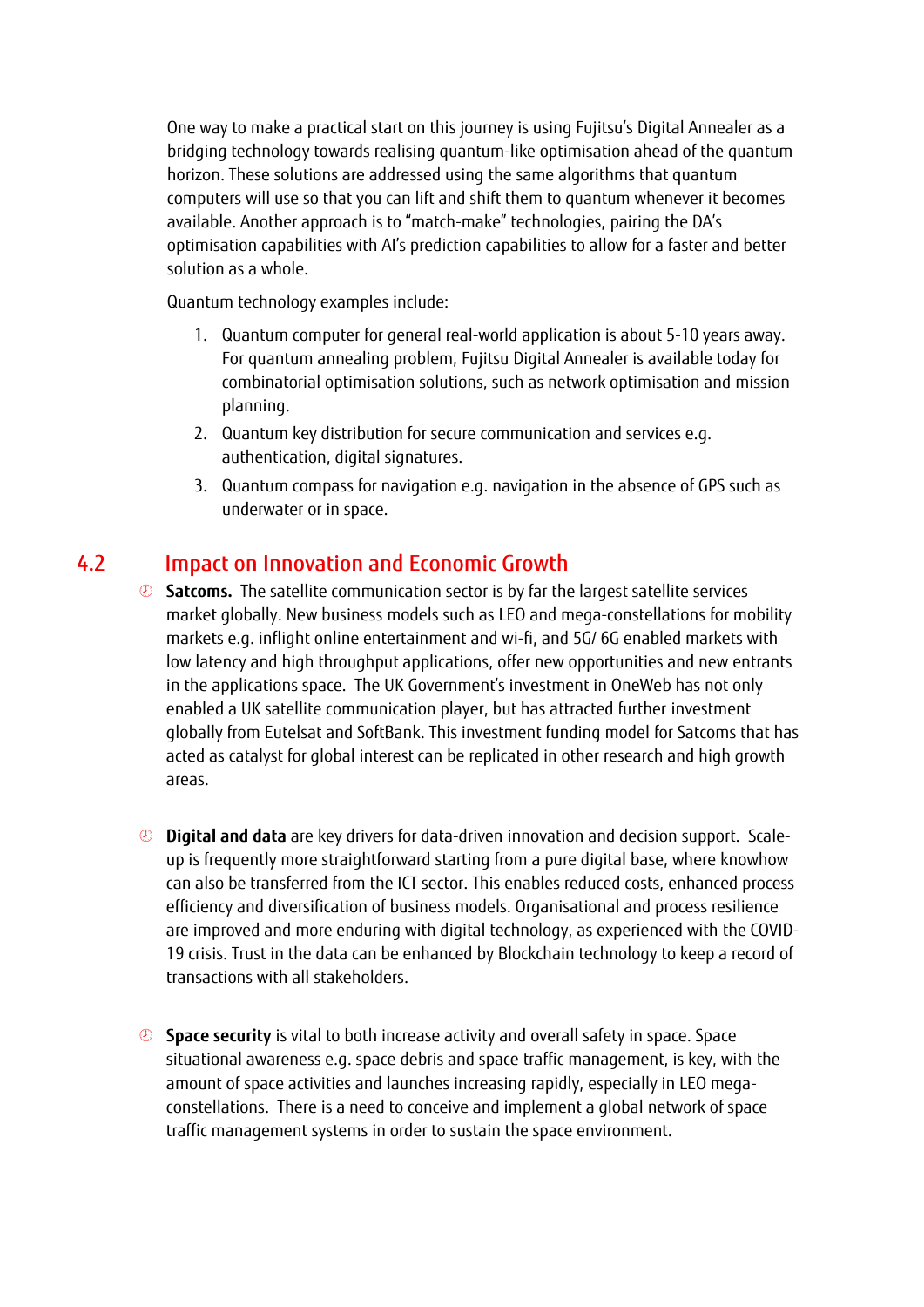- **Sustainability** on societal impacts and role of the space sector. Earth observation such as climate monitoring, needs to be supported by science-based decision-making to enable action against potential violation and bad actors. There is an urgent need to apply emerging technologies such as green propellants, space debris removal, in-orbit serving to extend satellite lifetime, to help drive a more climate resilient space economy.
- **Space sovereignty and governance** requires space law, regulations, and procedures moving forward for commercial operators. The UK has a strong legacy of policy-making and setting global governance standards in numerous sectors. Compared to existing regulatory and compliance processes in sectors such as the financial industry, where there is a challenge of moving from analogue to digital, space has no such baggage, and the UK could be an innovator by starting off on a digital footing. Space-assets insurance is a challenge for UK insurers such as Lloyd's of London, but working in alignment with policy makers and regulators could present them with an innovative opportunity, especially when requisite data with provenance that could create proactive insurance services.

**Note:** Lloyd's of London gained global commercial supremacy over 300 years ago due to its collective risk expertise, a syndicated commercial model, cost efficient services and risk premium pricing, as well a wide-reaching global agency network that provided the market with unparalleled sovereignty of information and insight. This provided a bedrock for commercial and service innovation. The sovereignty of information has been eroded, but data from Space could become a key enabler for commercial advantage again, and a basis for new, innovative, preventative versus reactive insurance and risk services*.*

## 4.3 Research Funding

The UK currently has no identified or central national research facility. In comparison to other countries, along with no current national Satcom provider, this is a gap in its capabilities. To remedy this would admittedly require significant centralised funding, however, what the UK does have is recognised excellence in Space in our universities, such as Glasgow, Surrey, Southampton, Leicester and Aberystwyth – with the likes of Leicester and Surry considered research centres in their own right. An alternative model to a single national research centre is a well-funded, integrated and co-ordinated research programme across our key universities that supports targeted and specialised activity aligned to UK national goals. This will also tie in with the Government's ambitious levelling-up programme.

An observation from our recent work with the University of Glasgow (UoG), Astroscale and AWS is that there is real excellence in orbital dynamics in UoG, that when combined with both SME and large-scale industry capability, collectively became a very positive dynamic. The more that research can have a practical application, and the more extensive the partnering between academia and industry (promoted by UK Government), the better this co-ordinated UK capability can be leveraged for the development of innovative Space services and the UK Space economy as a whole. Any research programme therefore must include strong links to industry.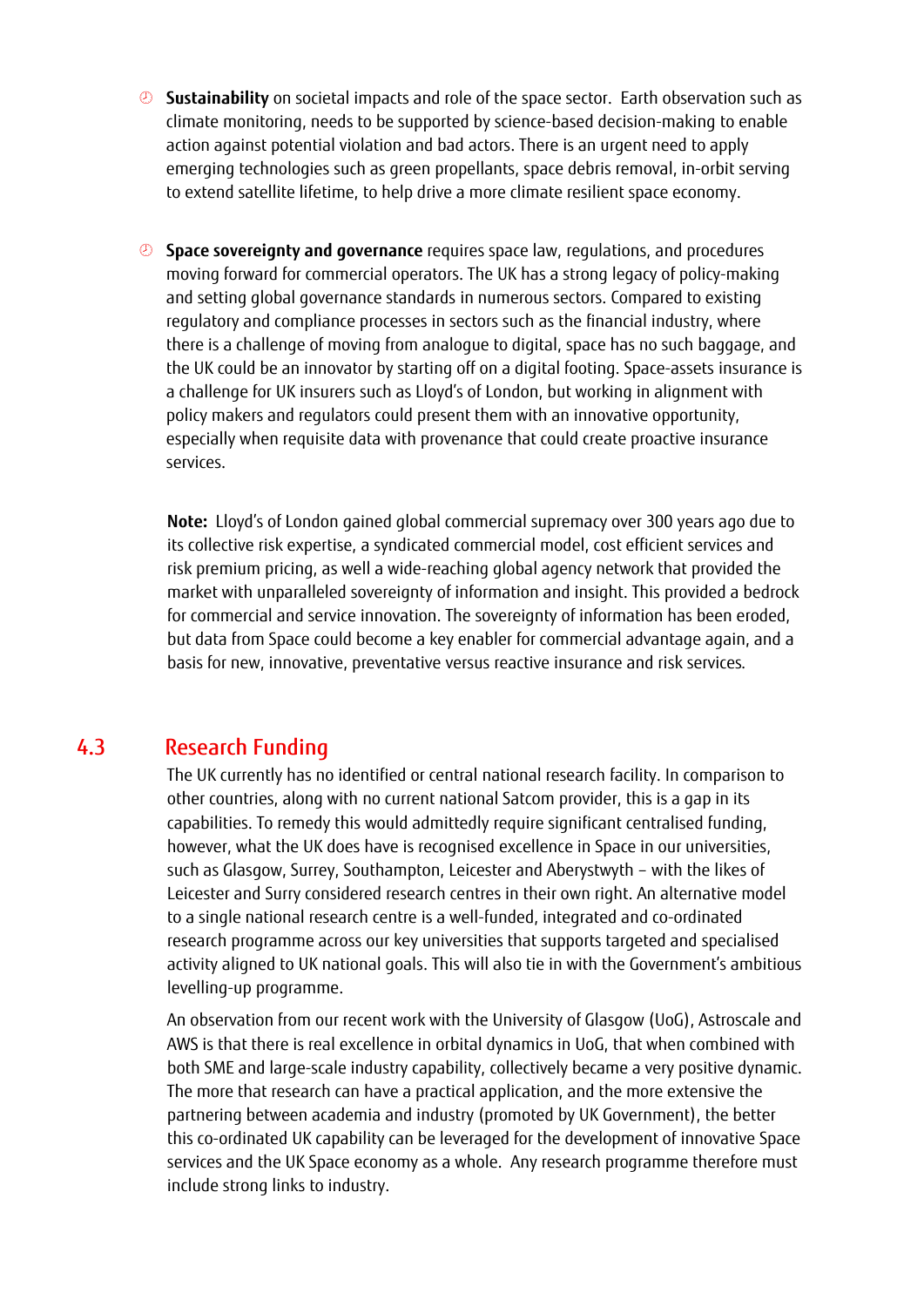By comparison, on 26 March Japan's Cabinet approved five-year funding of Y120 trillion (£800Bn) for Science, Technology, and Innovation (STI) in the 6th Basic Plan for Science and Technology. This comprises a 20% increase in target public STI budget to Y30 trillion (£200bn), and a private sector target of Y90 trillion (£600Bn). The plan includes potentially transformative structural reforms for Japanese Science and Universities – performance-based funding and institutional autonomy. It was also intended to encourage and support international collaboration.

### 4.4 Space Industry Ecosystems

The UK's most creative and successful sectors have built highly effective ecosystems that attract global talent, investment and trade. For the UK Space Industry to grow and proliferate and it needs to continue to build a sustainable ecosystem with a new level of collaboration between not only government agencies and bodies, but also the crossspectrum of industry, both large and small, as well as academia and researchers. Creating this collaborative federation of policy setters, investors, academia, innovators, buyers and vendors will enable the UK Space Industry to take a step towards establishing a common basis for industry development that is efficient and resilient enough to provide a solid foundation for future investment while not compromising the participants.

Space is a highly innovative and data rich industry that lends itself to the potential of new creative services and SME providers. However, for sustained resilience there is a need for sustained funding, as well as integrated access to partners and collaborators, to ensure that SMEs survive the initial phases of their organisational lifetime. The UK's small and medium sized firms have in general been weakened considerably by Covid-19 and business conditions over the past 18 months, and an integrated ecosystem with the requisite funding will be necessary to ensure that these creative entities come through this difficult period in strong health.

Currently government funding agencies distribute funds independently, with one-off competitions. Short-term funding, while positive for kick-starting innovative ideas, needs a continuation of both funding, observation, and guidance to ensure that these ideas reach an enterprise service level of outcome that can both impact the UK economy, but also the long-term health of the sector vendors. Innovation only becomes material if it has practical application and is industrialised. Large and small organisations working together can ensure that SME services become enterprise ready.

Other considerations for Parliament to ensure a dynamic and sustainable integrated ecosystem include the need for match-making capabilities in this federation of UK Space participants around key strategic goals and challenges, to drive positive collaboration. In addition, in other sectors, it has been recognised that access to high quality data upon which innovative services can be created is critical. Currently much of the data is too raw for this and creates an expense for SMEs and slows down the speed of innovation and change (see section [5.2](#page-13-1) on UK Data Refinery).

### 4.5 Commercial Models

To enable companies to innovate on their commercial models for space sector operations there are two primary challenges:

1. The high capital costs to operate in the sector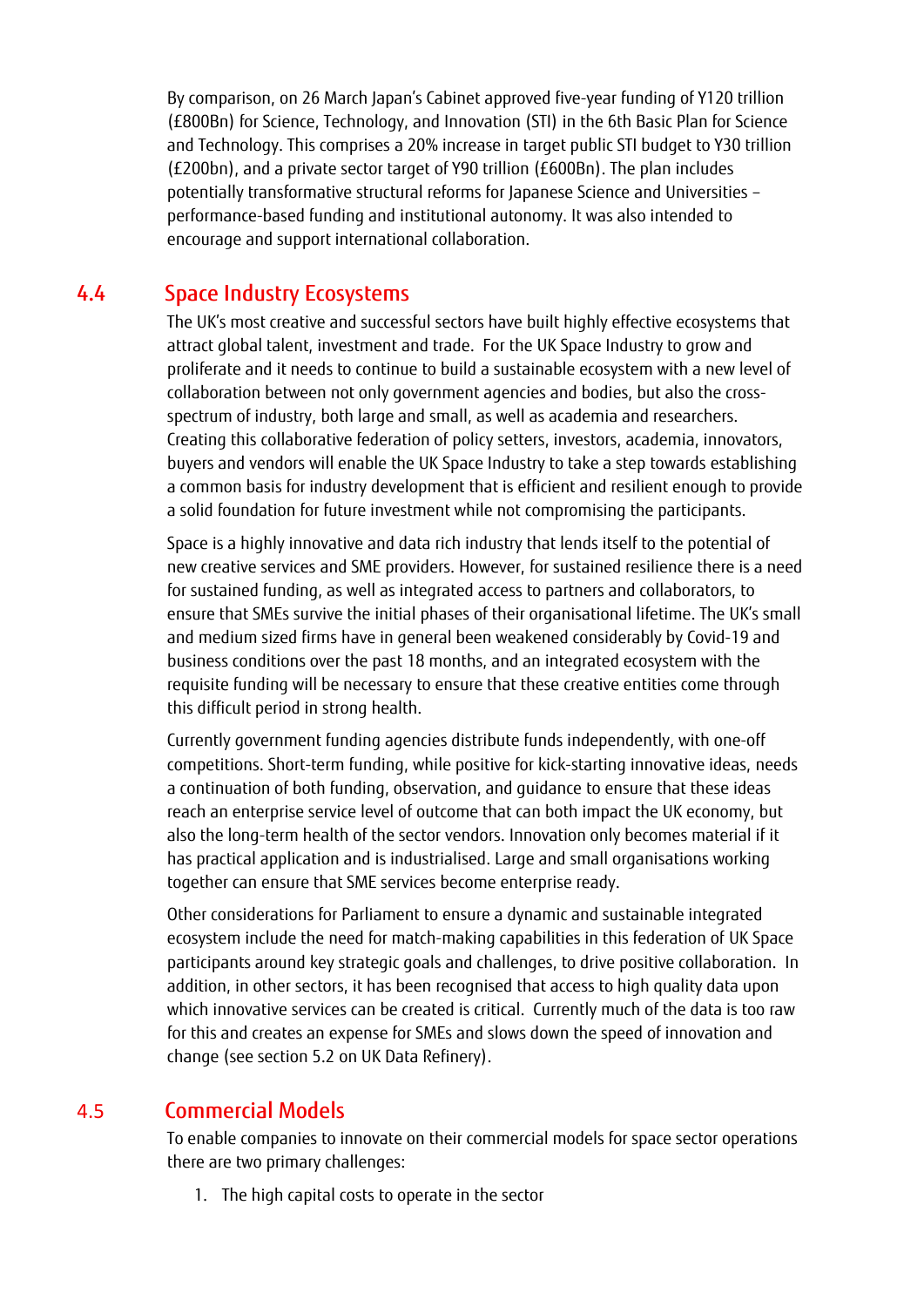2. The payback periods on investments are very long

Policy responses from government can therefore focus on these two challenges to deliver improvements

- 1. Lower the cost of entry /operation in the space sector.
	- i. Encourage and support further industry collaboration and international partnerships
	- ii. Share infrastructure costs by providing a framework to present them as services, for example as with Openreach
	- iii. Establish data service platforms to allow development of data driven services /applications (these would both lower the cost and reduce the time to generate economic impact from the additional services. Examples could include correlation of satellite imagery over time to drive insights (Rainfall in April predicts crop performance in September) or be automated to flag up potentially interesting insights over time (E.g. insurance company flags a sea front property, and gets alerts when erosion occurs)
- 2. Provide financial support for investors and operators for the long-term investments needed. It can take 10+ years for investments in space applications to generate a reasonable revenue return, taking equity stakes and access to low interest long term loans or other supporting mechanisms could improve the access to funding.

### 4.6 Policy, Standards and Regulation

International collaboration, security and interoperability are key challenges for space applications. The UK government has a great track record in creating useful international standards. A standards organisation working to address the key concerns would be a clear enabling factor in UK growth in the space sector, and would allow the UK's knowledge economy to influence the entire industry.

There is a need for strong action on reducing new derelict objects and capturing the large debris objects that are specifically owned by specific nations. The remaining debris is very numerous, too small to justify a specific mission and has no liability ownership or revenue associated with capture. Policy action to provide revenue to justify missions to collect small debris would be vital to managing the long-term risks from space debris. This debris is also an obvious source for materials for future in-orbit manufacturing operations.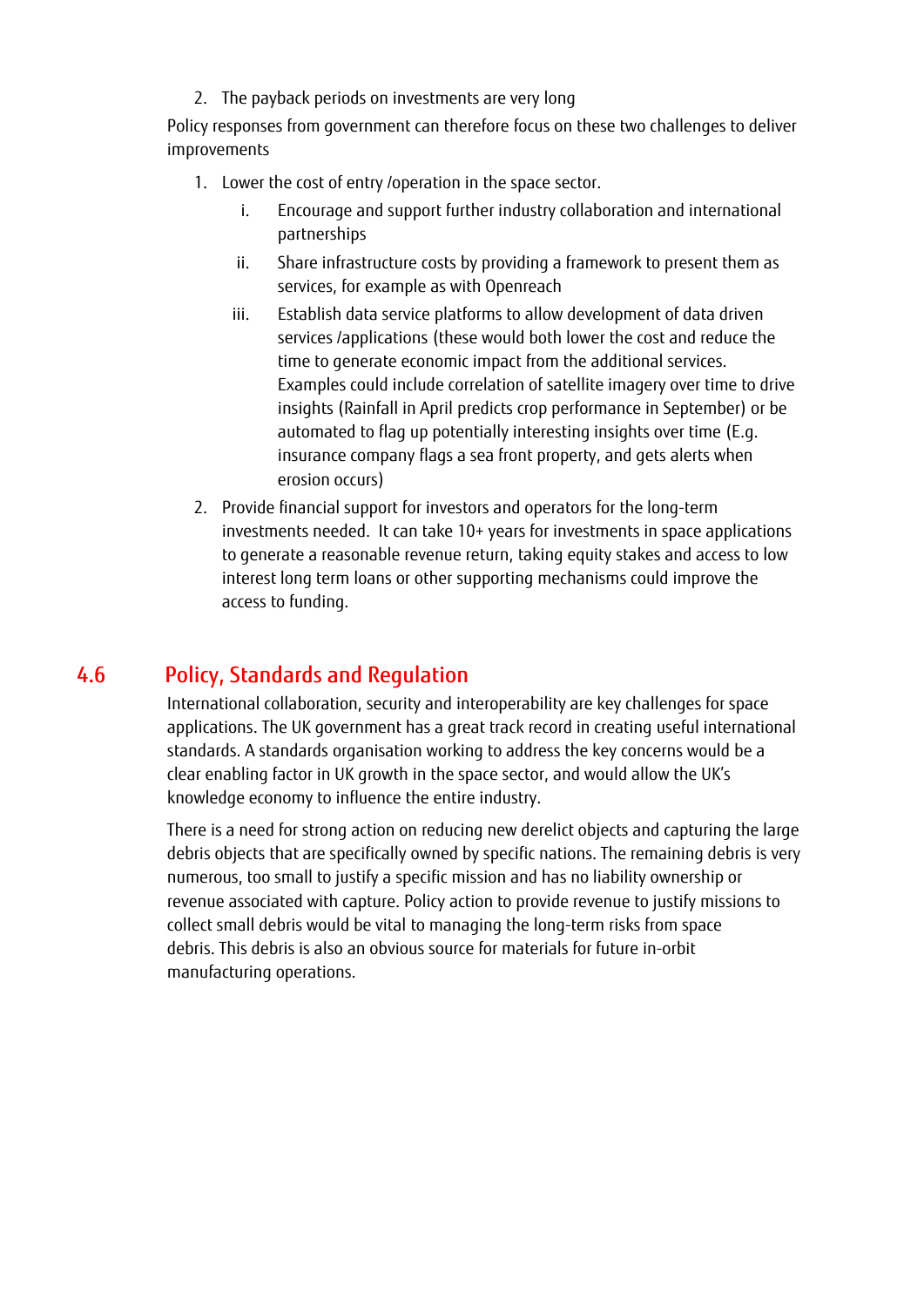## <span id="page-13-0"></span>5. What needs to be done to ensure the UK has appropriate, resilient and future-proofed space and satellite infrastructure for applications?

Including:

- navigation systems;
- weather forecasting;
- **2** earth observation including climate change; and
- communication (including broadband)

## 5.1 Space Safety Services and Data

Space Safety in the UK has historically had the primary ambition of Surveillance and Tracking. This is a vital pillar of Space Safety, but in order for the UK to become a mature Space nation it needs to broaden its vision and ambition firstly to Space Situational Awareness, then to Space Traffic Management and finally Space Safety Leadership, driving a co-ordinate and integrated framework, including policy, regulation and standards, for the future of global Space sustainability.

If the UK wants to follow this path, it needs to build out a more ambitious and sovereign SSA capability that allows Space Debris to be tracked in more detail, but also the ability to investigate future incidents. Activity in space is dramatically increasing, and the amount of Space Debris is substantial with over 120m items, of which only 27,000 are tracked by the US Department of Defence.

There is an ever-increasing likelihood of incident, unintended or otherwise. Although there is undoubtedly a close and beneficial relationship with the US, there is a national and global reliance on this data. Working in partnership with the US and allies, but also with its own Space data strategy and assets, the UK can move from a passive position to a more active and proactive one, building in resiliency and taking advantage of inevitable future commercial opportunities derived from Space safety data.

### <span id="page-13-1"></span>5.2 Earth Observation Data

The vast amount of Earth observation satellite data available today enables us to develop applications that have the ability to change how we currently live and protect our futures. However, in many cases it is not a simple task for end user communities to efficiently access the required data sets, process them to a usable format and develop innovative applications.

The influx of new data sets are very much welcomed by the sector. However, data access issues still remain, with many providers hosting their data within independent environments. An end user has to be knowledgeable and have the ability to access, search and download the required data from source. In the majority of cases, the data is then received in a format that requires further intensive processing to create what is known as Analyst Ready Data (ARD). ARD is the required format when creating many Earth observation applications.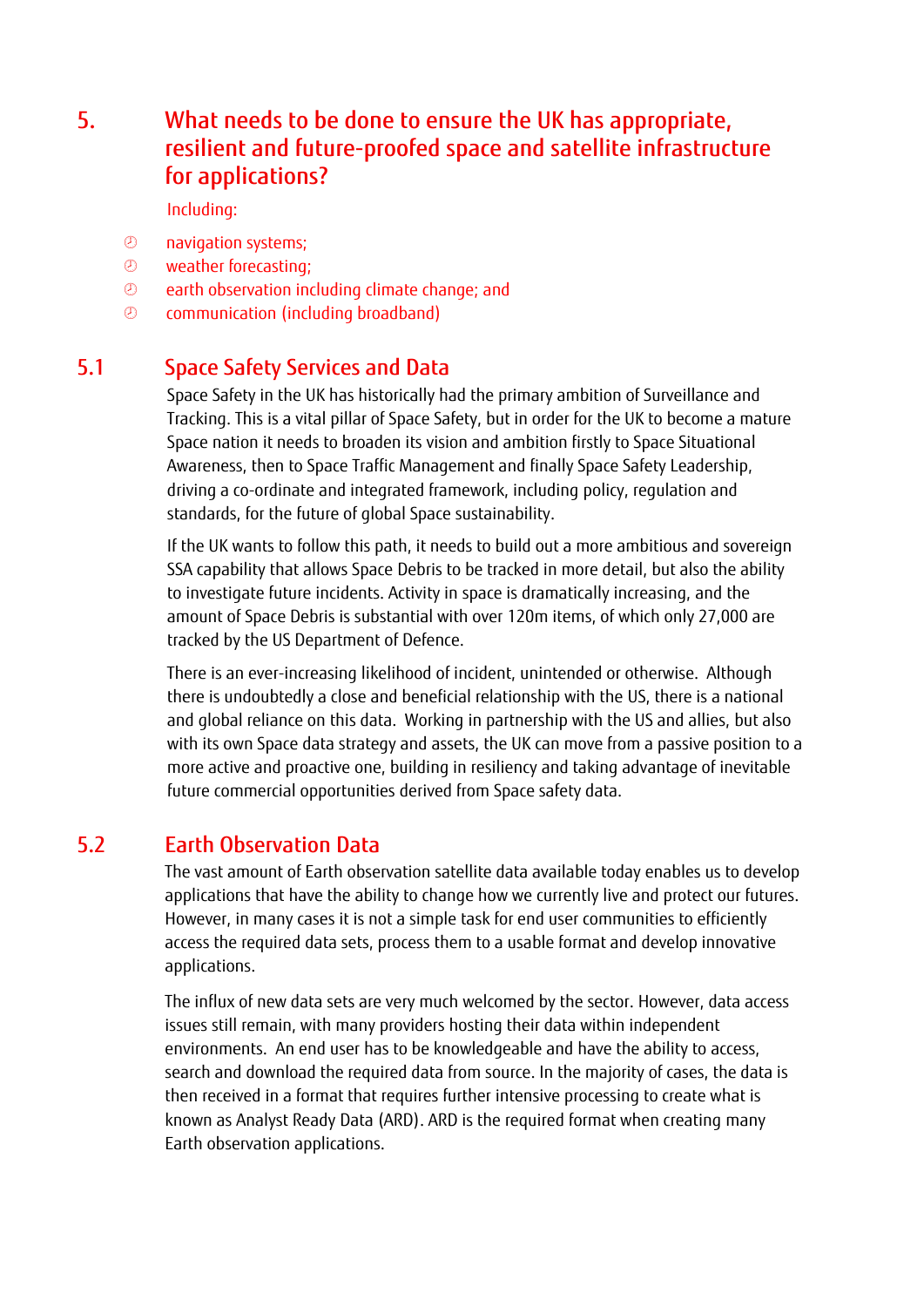*Analysis Ready Data is satellite data that has been processed to a minimum set of requirements and organised into a form that allows immediate analysis with a minimum of additional user effort and interoperability both through time and with other datasets (CEOS).*

The processing of data into a usable state is resource intensive, both computational and human, requiring extensive expertise in ICT and data processing techniques.

If we are to fully realise the true benefits of satellite data, and the innovative services that can be derived from it, the process of accessing and processing it needs to be more efficient, and accessible for all.

The current collaborative ground segments and European DIAS facilities don't fully fulfil the requirement of the end user communities; the data is limited and the infrastructure services are outdated. A combination of elements now exist that together provide an opportunity to build on the UK's heritage of EO exploitation platforms and create a unique, state of the art cloud based facility, that not only provides access to almost endless infrastructure and services, but also provides access to unprecedented volumes of Analyst Ready Data.



*Figure 1.0 UK Data Refinery Concept*

The UK should consider both developing a new data access and processing facility or invest and build on existing facilities to put the UK back at the forefront of EO data exploitation. A critical piece of national infrastructure such as this would support and enable growth within the space sector, and the downstream sectors that Earth observation supports.

Collectively these capabilities could act as cornerstones of a future Space Data Market, supported by private/ public sector collaboration. Interconnected with other sectors (see Section [4.2\)](#page-9-0), this could create a value multiplier for Space Data services and the wider UK economy.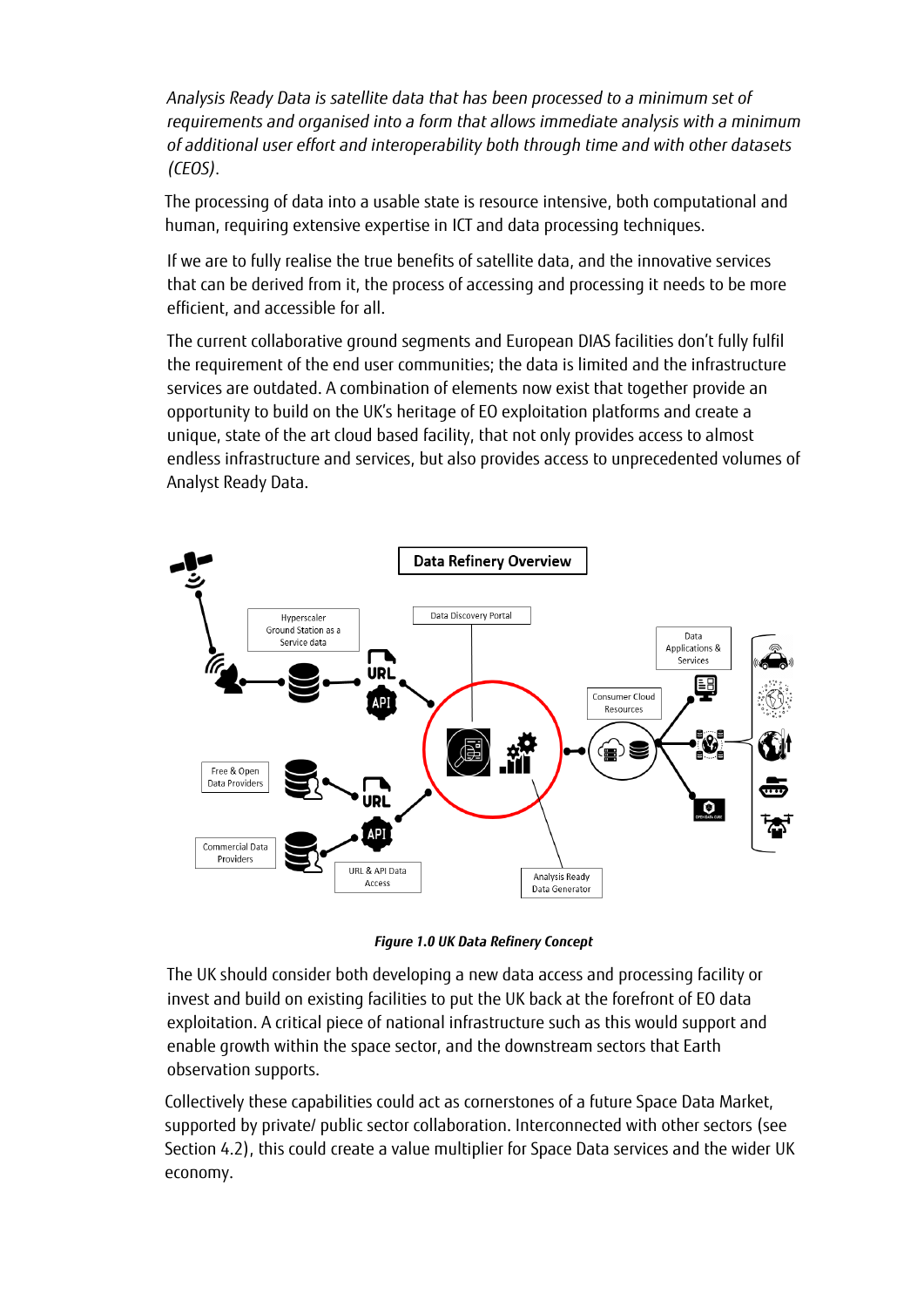## 5.3 Infrastructure Resiliency

Two recent experiences have uncovered different tales of resiliency. The operational resiliency that the UK witnessed through Covid-19, as technology enabled a distributed workforce to retain its effectiveness and productivity was a clear success that few would have anticipated. Technology innovation can enable significant operational and infrastructure resiliency that would have been unimaginable a decade ago.

With the proliferation of cloud and infrastructure hyper-scalers there have been significant benefits of service agility and lowering costs of entry. However, a second recent example highlights the care that needs to be taken around the end-to-end supply chain of critical national infrastructure and UK assets; the "Fastly" outage had a drastic and proliferated impact on a vast number of services, due to the wide usage of its edge computing services.

There is an increasing danger of a 'network of networks' scenario, where simplification from the consolidation of services into monolithic providers obfuscates a range of supporting service providers but also downstream potential single points of failure.

Attention needs to be paid to the service supply chain for critical assets, as the everevolving innovation in the network of service providers can in turn come to rely on common elements.